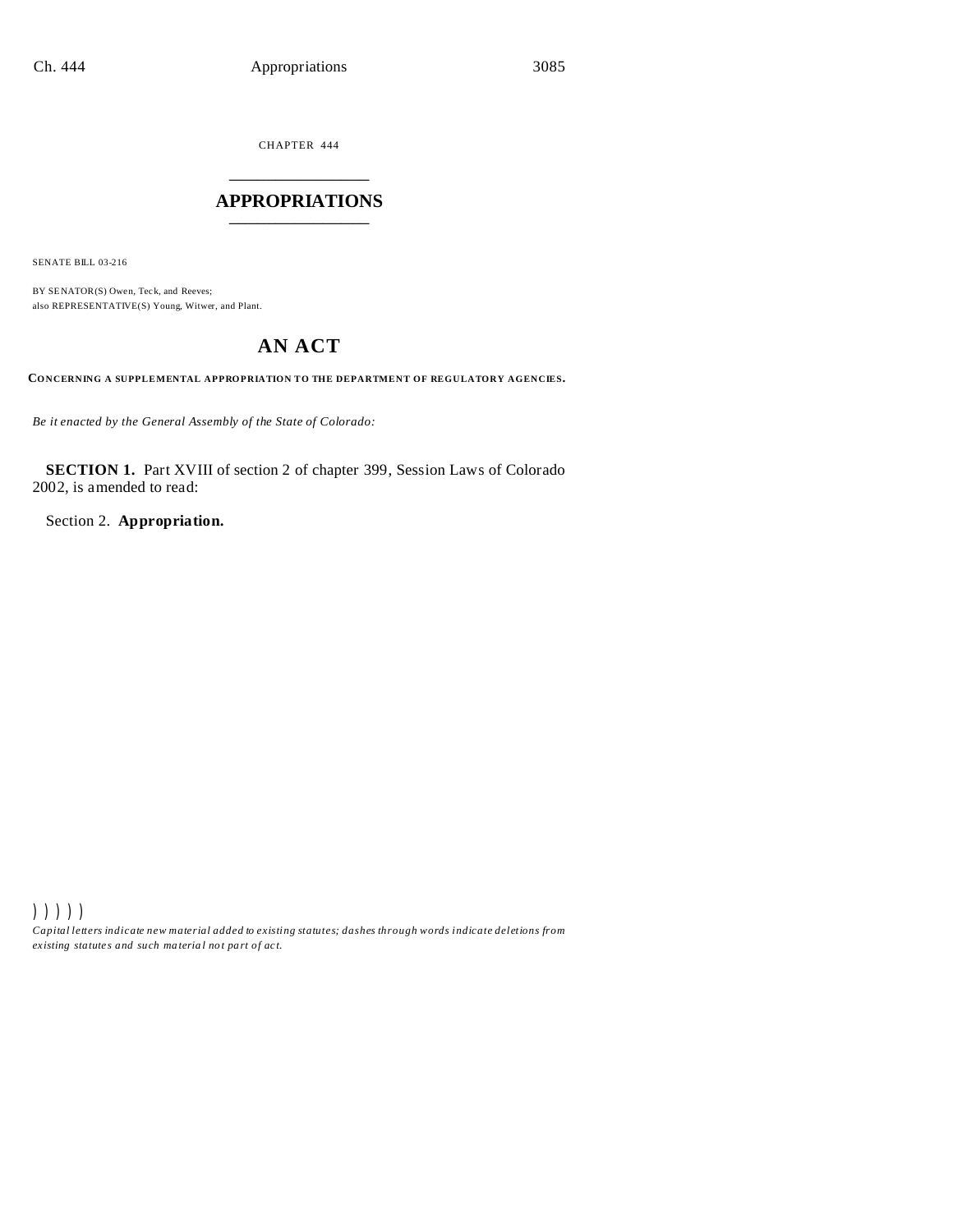|          |       |                |               | APPROPRIATION FROM |               |              |
|----------|-------|----------------|---------------|--------------------|---------------|--------------|
| ITEM &   | TOTAL | <b>GENERAL</b> | GENERAL       | CASH               | CASH          | FEDERAL      |
| SUBTOTAL |       | <b>FUND</b>    | <b>FUND</b>   | <b>FUNDS</b>       | <b>FUNDS</b>  | <b>FUNDS</b> |
|          |       |                | <b>EXEMPT</b> |                    | <b>EXEMPT</b> |              |
|          |       |                |               |                    |               |              |

**PART XVIII**

**DEPARTMENT OF REGULATORY AGENCIES**

## **(1) EXECUTIVE DIRECTOR'S OFFICE AND ADMINISTRATIVE SERVICES**<sup>223</sup>

### **(A) Director's Office**

| <b>Personal Services</b>  | 3,390,878          |        |                        | $3,390,878$ (T) <sup>a</sup> |         |
|---------------------------|--------------------|--------|------------------------|------------------------------|---------|
|                           |                    |        |                        | $(53.0$ FTE)                 |         |
| Health, Life, and Dental  | 1,050,602          | 51,496 | $866,028$ <sup>b</sup> | $133,078($ T) <sup>*</sup>   |         |
|                           | 950,601            | 41,893 | $776, 135^b$           | $132,573(T)^{a}$             |         |
| Short-term Disability     | 38,890             | 1,873  | $33,079^{\circ}$       | $3,938($ T) <sup>*</sup>     |         |
|                           | 35,402             | 1,755  | $30,333^b$             | $3,314(T)^{a}$               |         |
| Salary Survey and Senior  |                    |        |                        |                              |         |
| <b>Executive Service</b>  | 1,617,945          | 67,968 | $1,333,591^b$          | $216,386(T)^{a}$             |         |
| Performance-based Pay     |                    |        |                        |                              |         |
| Awards                    | 327,157            | 18,550 | $308,607^b$            |                              |         |
| Workers' Compensation     | 107,873            | 4,807  | $90,380^{\rm b}$       | $11,179(T)^{a}$              | 1,507   |
| <b>Operating Expenses</b> | 249,119            | 3,883  | $105,064^b$            | $140, 172(T)^{a}$            |         |
| Legal Services for 83,093 |                    |        |                        |                              |         |
| hours                     | 4,968,961          | 63,222 | $4,691,882^b$          | $101, 136(T)^{a}$            | 112,721 |
|                           | 4,949,445          | 43,706 |                        |                              |         |
| Administrative Law Judge  |                    |        |                        |                              |         |
| Services                  | <del>254,695</del> | 1,121  | $243,518$ <sup>*</sup> | $10.056(T)^{a}$              |         |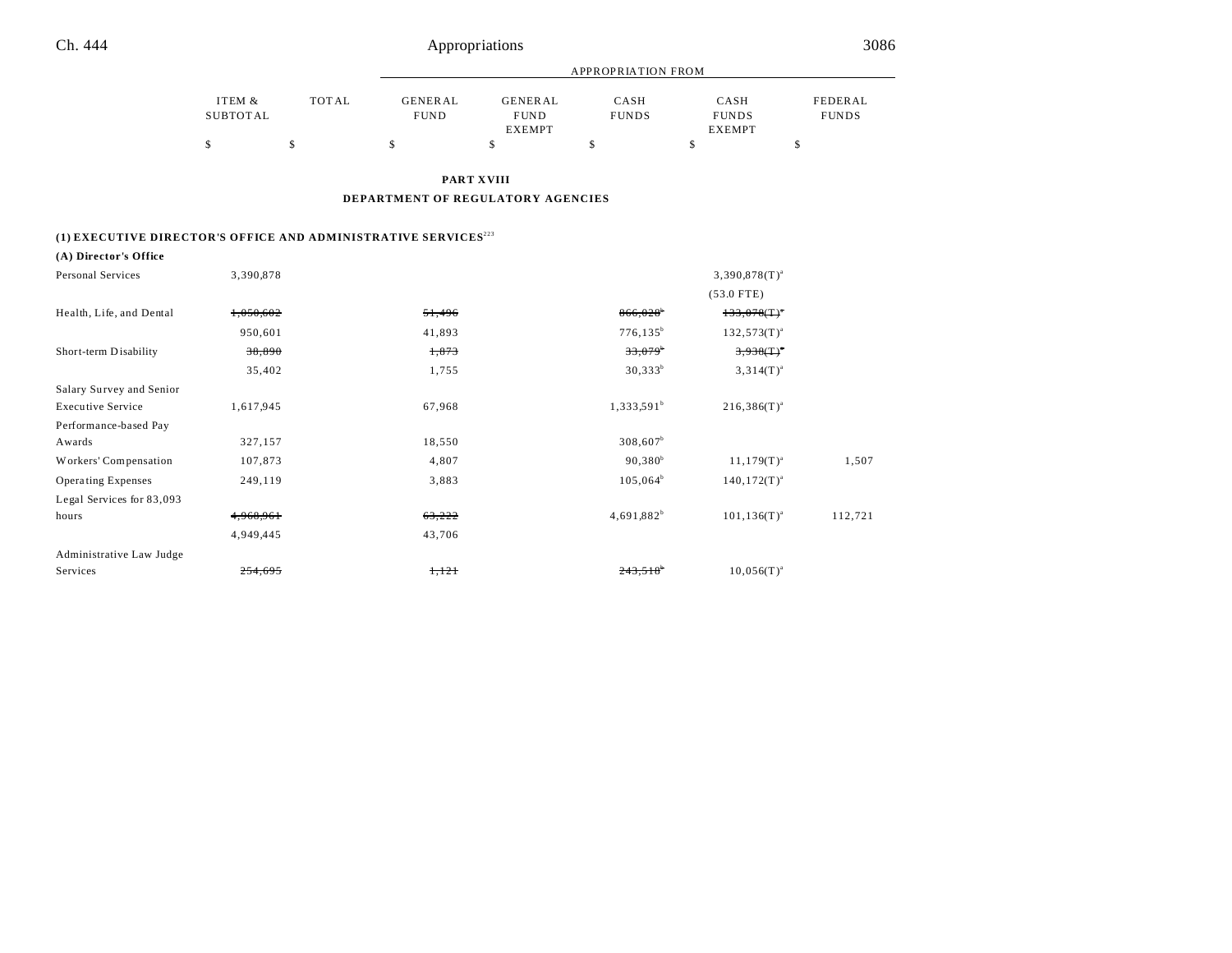|                               | 278,519    | 1,356   | $267,107^b$            |                          |        |
|-------------------------------|------------|---------|------------------------|--------------------------|--------|
| Purchase of Services from     |            |         |                        |                          |        |
| Computer Center               | 67,171     | 739     | $57,498$ <sup>b</sup>  | $8,934(T)^{4}$           |        |
|                               | 79,928     | 879     | $59,236^b$             | $19,813(T)^{a}$          |        |
| Multiuse Network Payments     | 19,120     |         | H, 273                 | $7,847($ T) <sup>*</sup> |        |
|                               | 49,654     |         | $31,823^b$             | $17,831(T)^{a}$          |        |
| Payment to Risk               |            |         |                        |                          |        |
| Management and Property       |            |         |                        |                          |        |
| Funds                         | 125,362    | 6,225   | 99,547 <sup>b</sup>    | $17,124(T)^{a}$          | 2,466  |
| Vehicle Lease Payments        | 314,692    |         | $314,692$ <sup>*</sup> |                          |        |
|                               | 224,202    |         | $224,202^b$            |                          |        |
| <b>Information Technology</b> |            |         |                        |                          |        |
| Asset Maintenance             | 117,683    |         |                        | $117,683(T)^{a}$         |        |
| Leased Space                  | 2,286,936  | 110,257 | 1,729,764 <sup>b</sup> | $418,945(T)^{a}$         | 27,970 |
| Capitol Complex Leased        |            |         |                        |                          |        |
| Space                         | 4,605      | 3,855   | 750 <sup>b</sup>       |                          |        |
| Hardware/Software             |            |         |                        |                          |        |
| Maintenance                   | 424,654    | 800     | $166,600^{\circ}$      | $257, 254(T)^{a}$        |        |
| CoverColorado <sup>224</sup>  | 12,738,244 |         |                        | 12,738,244               |        |
|                               | 15,355,165 |         |                        | $15,355,165^{\circ}$     |        |
| Contractual Services to       |            |         |                        |                          |        |
| Convert Non-standard          |            |         |                        |                          |        |
| Systems                       | 240,240    |         |                        | $240,240(T)^{a}$         |        |
| WAN Improvements              | 143,190    |         |                        | $143,190(T)^{a}$         |        |
| Digital Communication         |            |         |                        |                          |        |
| Server                        | 30,038     |         |                        | $30,038(T)^{a}$          |        |
|                               | 28,518,055 |         |                        |                          |        |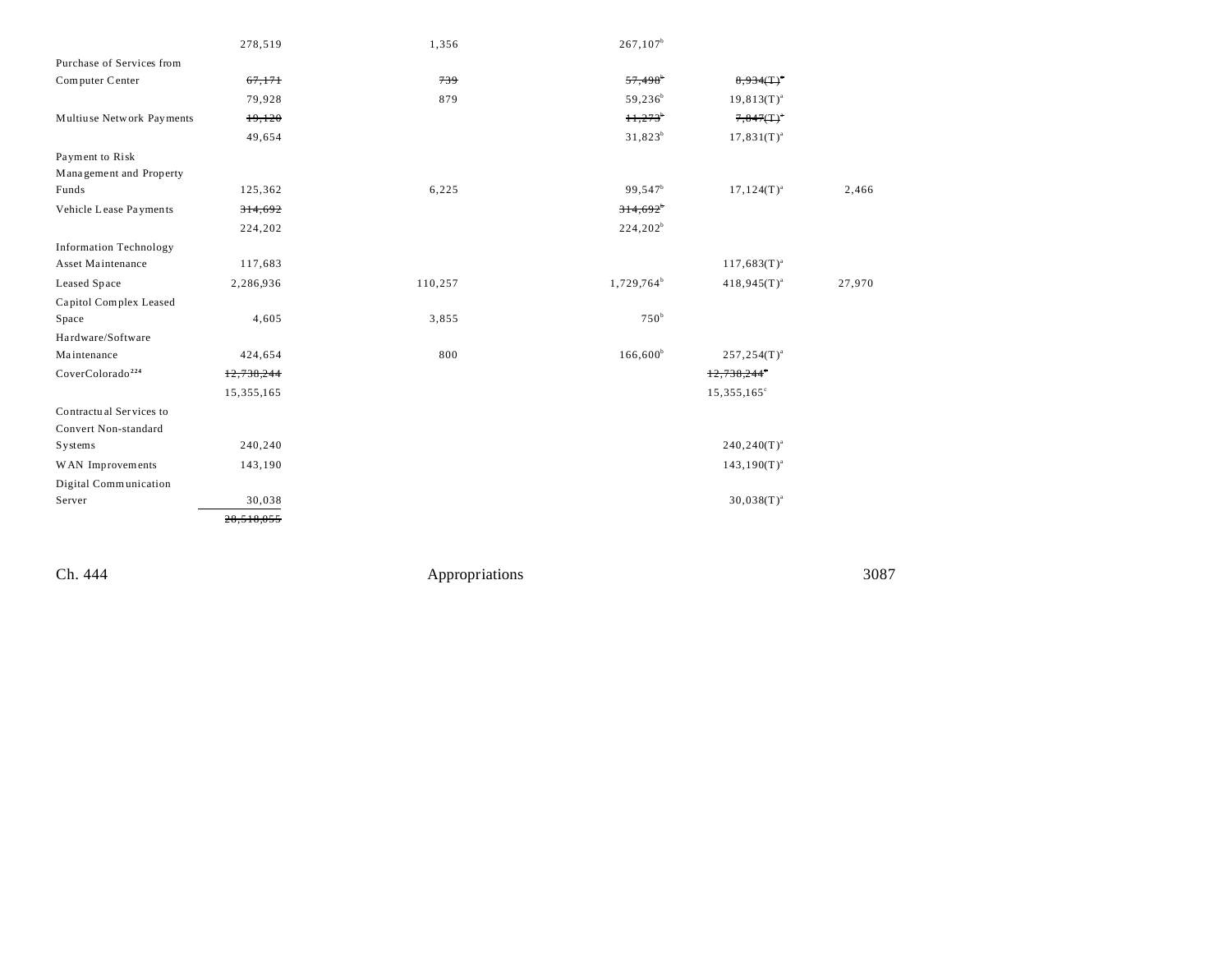|          |       |                |               | APPROPRIATION FROM |               |              |
|----------|-------|----------------|---------------|--------------------|---------------|--------------|
| ITEM &   | TOTAL | <b>GENERAL</b> | GENERAL       | CASH               | CASH          | FEDERAL      |
| SUBTOTAL |       | <b>FUND</b>    | <b>FUND</b>   | <b>FUNDS</b>       | <b>FUNDS</b>  | <b>FUNDS</b> |
|          |       |                | <b>EXEMPT</b> |                    | <b>EXEMPT</b> |              |
| \$       |       | S              |               |                    |               |              |
|          |       |                |               |                    |               |              |
|          |       |                |               |                    |               |              |

30,988,596

<sup>a</sup> Of these amounts, it is estimated that  $\frac{4,964,241}{4}$  \$5,109,509 shall be from indirect cost recoveries, \$58,371 shall be from the Department of Public Health and Environment, \$56,307 shall be from the Department of Health Care Policy and Financing, \$31,625 shall be from transfers from other departments, and \$12,000 shall be from other departments for sunset reviews.

<sup>b</sup> These amounts shall be from various cash sources within the Department.

Of this amount, it is estimated that  $\frac{49,236,329}{911,853,250}$  shall be from reserves in the CoverColorado Cash Fund, \$2,355,583 shall be from interest earned on the Unclaimed Property Trust Fund, and \$1,146,332 shall be from interest earned on the CoverColorado Cash Fund.

#### **(B) Office of Certification**

| Program Costs | 277,225     | 45,097           | $232,128(T)^{6}$ |
|---------------|-------------|------------------|------------------|
|               | 136,435     | $20,371^{\circ}$ | $116,064(T)^{b}$ |
|               | $(4.0$ FTE) |                  |                  |
|               | $(2.0$ FTE) |                  |                  |

<sup>a</sup> This amount shall be from various grants from local governmental entities.

<sup>b</sup> This amount shall be from federal funds transferred from the Department of Transportation.

### **(C) Office of Boxing**

| Program Costs            | 77.556      |
|--------------------------|-------------|
|                          | $(1.0$ FTE) |
| Indirect Cost Assessment | 11,153      |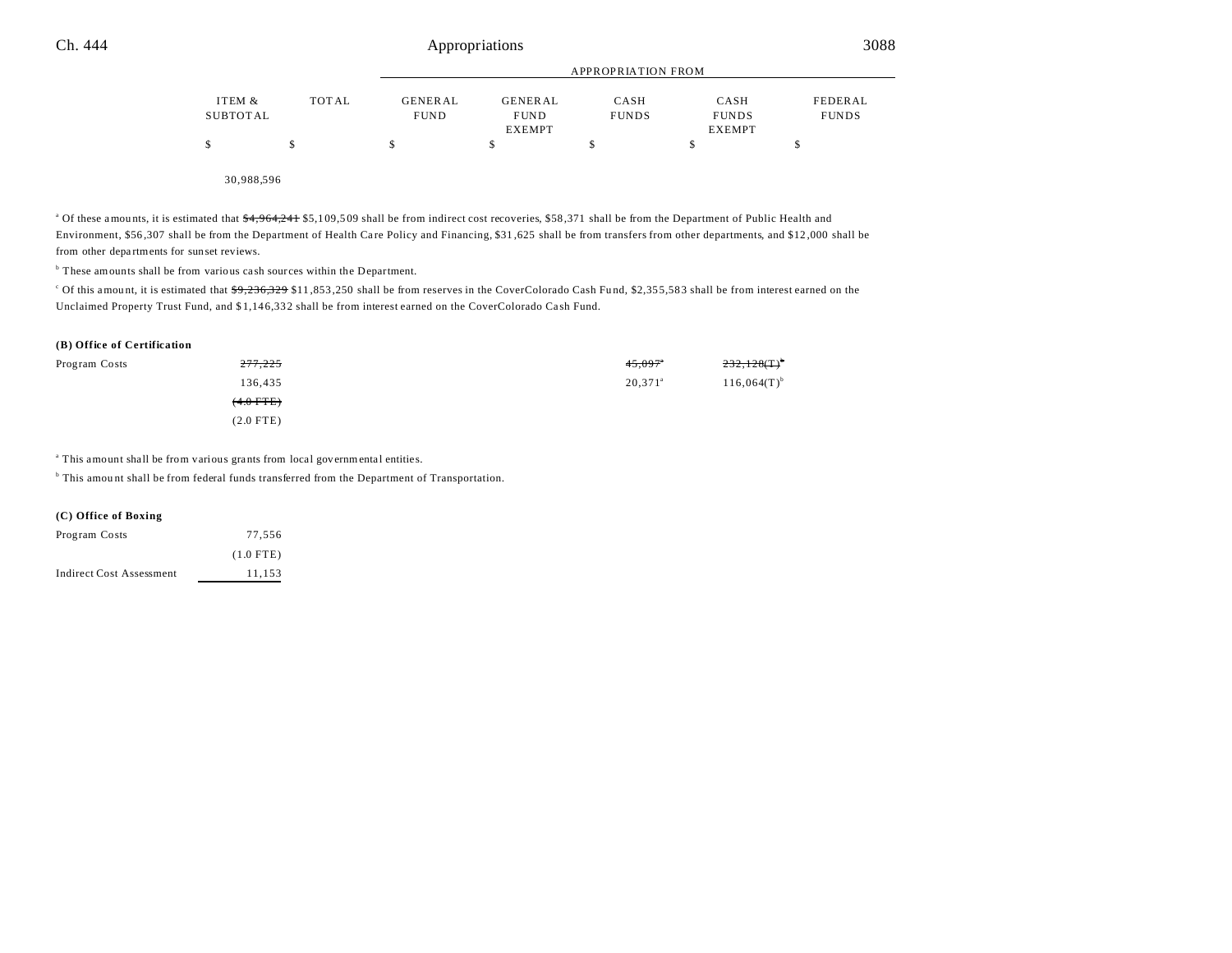<sup>a</sup> This amount shall be from the Office of Boxing Cash Fund.

#### 28,883,989

31,213,740

### **(2) DIVISION OF BANKING**

| Personal Services               | 2,509,921    |           |  |
|---------------------------------|--------------|-----------|--|
|                                 | $(38.5$ FTE) |           |  |
| <b>Operating Expenses</b>       | 213,569      |           |  |
| Board Meeting Costs             | 11.500       |           |  |
| <b>Indirect Cost Assessment</b> | 429,371      |           |  |
|                                 |              | 3.164.361 |  |

 $3,164,361$ <sup>a</sup>

<sup>a</sup> This amount shall be from the Division of Banking Cash Fund.

#### (**3) CIVIL RIGHTS DIVISION**

| Personal Services               | 1,968,560 | 1,427,689    | $115,418(T)^{a}$ | 425,453     |
|---------------------------------|-----------|--------------|------------------|-------------|
|                                 | 1,789,314 | 1,248,443    |                  |             |
|                                 |           | $(24.0$ FTE) | $(2.5$ FTE)      | $(8.5$ FTE) |
|                                 |           | $(20.5$ FTE) |                  |             |
| <b>Operating Expenses</b>       | 137,712   | 56,478       |                  | 81,234      |
| Hearings Pursuant to            |           |              |                  |             |
| Complaint                       | 6,000     | 5,000        |                  | 1,000       |
| <b>Commission Meeting Costs</b> | 21,000    | 5,174        |                  | 15,826      |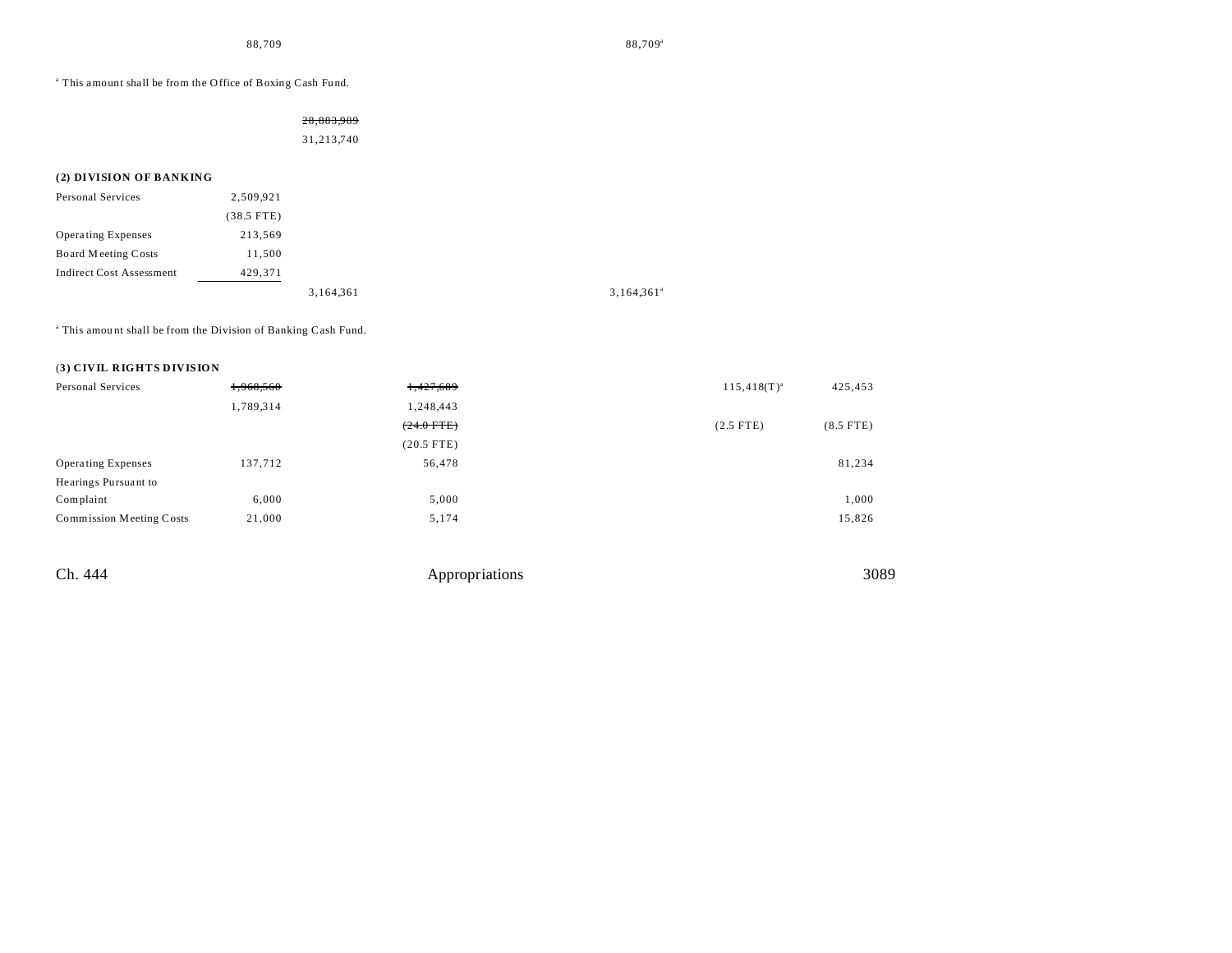| Ch. 444                                                          |                           |              |                               | Appropriations                                 |                      |                                       | 3090                    |
|------------------------------------------------------------------|---------------------------|--------------|-------------------------------|------------------------------------------------|----------------------|---------------------------------------|-------------------------|
|                                                                  |                           |              |                               |                                                | APPROPRIATION FROM   |                                       |                         |
|                                                                  | ITEM &<br><b>SUBTOTAL</b> | <b>TOTAL</b> | <b>GENERAL</b><br><b>FUND</b> | <b>GENERAL</b><br><b>FUND</b><br><b>EXEMPT</b> | CASH<br><b>FUNDS</b> | CASH<br><b>FUNDS</b><br><b>EXEMPT</b> | FEDERAL<br><b>FUNDS</b> |
|                                                                  | \$                        | \$           | \$                            | \$                                             | \$                   | \$                                    | \$                      |
| <b>Indirect Cost Assessment</b>                                  | 48,707                    |              |                               |                                                |                      |                                       | 48,707                  |
|                                                                  |                           | 2,181,979    |                               |                                                |                      |                                       |                         |
|                                                                  |                           | 2,002,733    |                               |                                                |                      |                                       |                         |
| <sup>a</sup> This amount shall be from indirect cost recoveries. |                           |              |                               |                                                |                      |                                       |                         |
| (4) OFFICE OF CONSUMER COUNSEL <sup>225</sup>                    |                           |              |                               |                                                |                      |                                       |                         |
| Personal Services                                                | 674,557                   |              |                               |                                                |                      |                                       |                         |
|                                                                  | $(7.0$ FTE)               |              |                               |                                                |                      |                                       |                         |
| Operating Expenses                                               | 58,657                    |              |                               |                                                |                      |                                       |                         |
| <b>Indirect Cost Assessment</b>                                  | 78,068                    |              |                               |                                                |                      |                                       |                         |
|                                                                  |                           | 811,282      |                               |                                                | 811,282 <sup>a</sup> |                                       |                         |
|                                                                  |                           |              |                               |                                                |                      |                                       |                         |

a This amou nt shall be from the Public Utilities Commission Fixed Utilities Fund.

| (5) DIVISION OF FINANCIAL SERVICES |
|------------------------------------|
|------------------------------------|

| <b>Personal Services</b>        | 767,273      |
|---------------------------------|--------------|
|                                 | $(11.0$ FTE) |
| <b>Operating Expenses</b>       | 74.976       |
| <b>Indirect Cost Assessment</b> | 122,678      |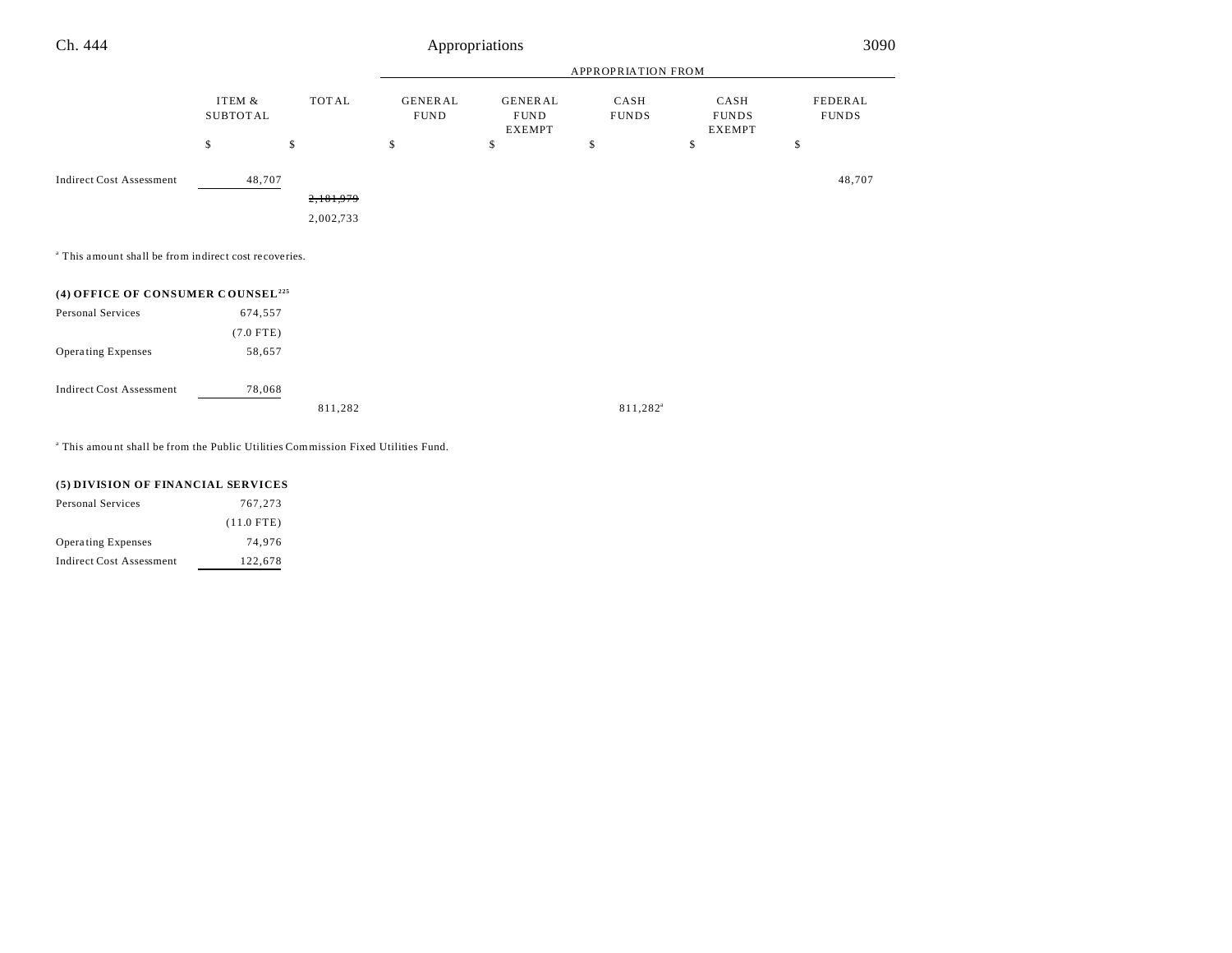964,927<sup>a</sup> 964,927<sup>a</sup>

<sup>a</sup> This amount shall be from the Division of Financial Services Cash Fund.

| (6) DIVISION OF INSURANCE       |                |           |                          |                  |
|---------------------------------|----------------|-----------|--------------------------|------------------|
| Personal Services               | 5,417,435      |           |                          |                  |
|                                 | 4,982,373      |           |                          |                  |
|                                 | $(88.1 - FTE)$ |           |                          |                  |
|                                 | $(80.3$ FTE)   |           |                          |                  |
| Operating Expenses              | 404,062        |           |                          |                  |
|                                 | 401,075        |           |                          |                  |
| Senior Health Counseling        |                |           |                          |                  |
| Program                         | 182,746        |           |                          |                  |
|                                 | $(2.0$ FTE)    |           |                          |                  |
| Workers' Compensation           |                |           |                          |                  |
| Studies                         | 67,725         |           |                          |                  |
| PIP Exam Program                | 100,000        |           |                          |                  |
| Insurance Fraud                 |                |           |                          |                  |
| Prosecution                     | 265,509        |           |                          |                  |
| <b>Indirect Cost Assessment</b> | 999,372        |           |                          |                  |
|                                 |                | 7,436,849 | 7,157,041                | $80,225^{\rm b}$ |
|                                 |                | 6,998,800 | $6,718,992$ <sup>a</sup> |                  |

<sup>a</sup> Of this amount, <del>\$7,057,041</del> \$6,618,992 shall be from the Division of Insurance Cash Fund and \$100,000 shall be from reimbursements from insurance companies for travel expenses. Reimbursement moneys are shown for purposes of complying with the limitation on state fiscal year spending imposed by Article X, Section 20 of the State Constitution and are continuously appropriated under Section 10-1-204 (9), C.R.S.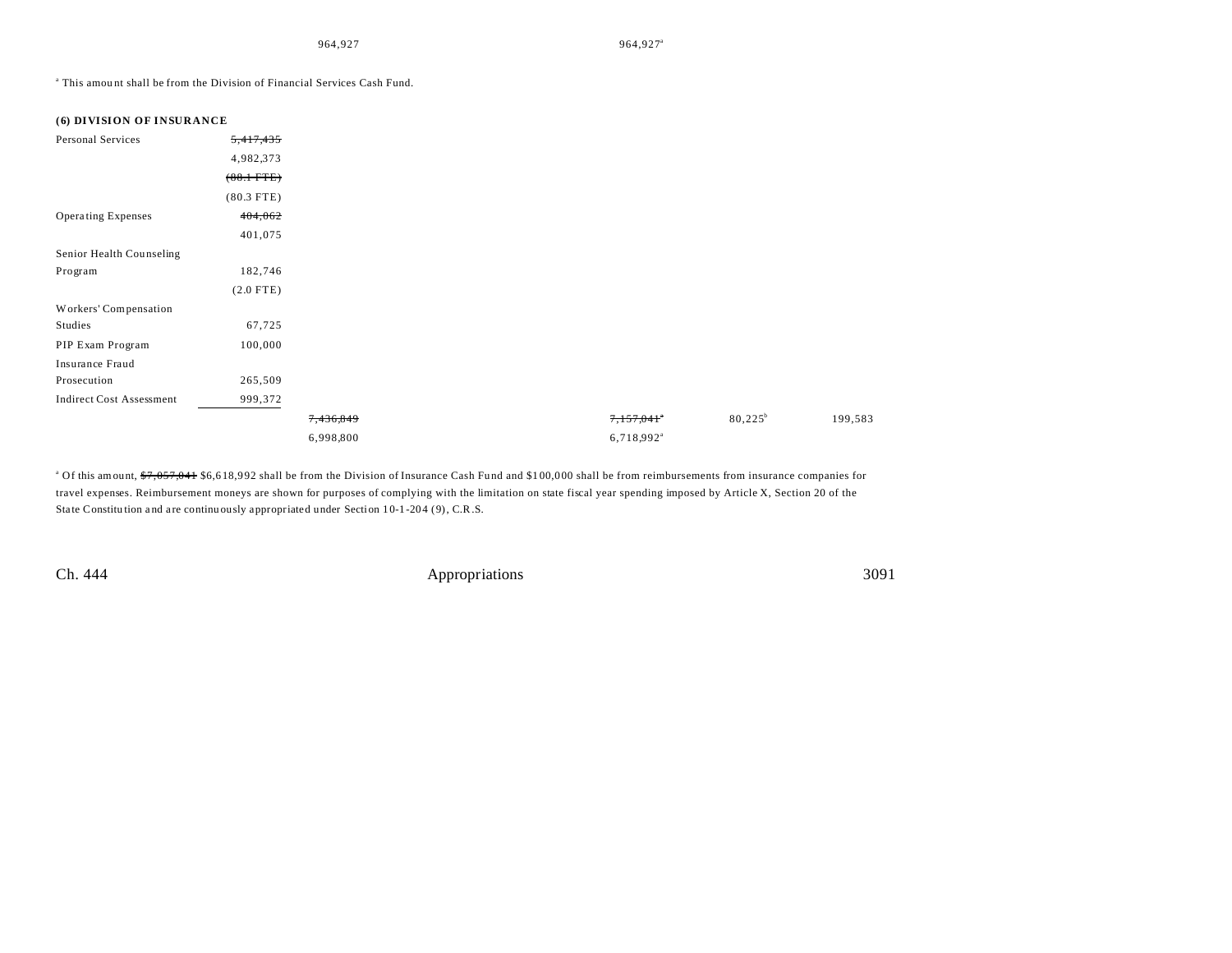|          |              | APPROPRIATION FROM |               |              |               |              |  |
|----------|--------------|--------------------|---------------|--------------|---------------|--------------|--|
| ITEM &   | <b>TOTAL</b> | <b>GENERAL</b>     | GENERAL       | CASH         | CASH          | FEDERAL      |  |
| SUBTOTAL |              | <b>FUND</b>        | <b>FUND</b>   | <b>FUNDS</b> | <b>FUNDS</b>  | <b>FUNDS</b> |  |
|          |              |                    | <b>EXEMPT</b> |              | <b>EXEMPT</b> |              |  |
|          |              |                    |               |              |               |              |  |

<sup>b</sup> Of this amount, \$67,725 shall be from reserves in the Workers' Compensation Cash Fund and \$12,500 shall be from the Motorist Insurance Identification Account in the Highway Users Tax Fund.

# **(7) PUBLIC UTILITIES COMMISSION**

| <b>Personal Services</b>        | 6,532,572    |  |
|---------------------------------|--------------|--|
|                                 | $(91.7$ FTE) |  |
| <b>Operating Expenses</b>       | 356,254      |  |
| <b>Expert Testimony</b>         | 25,000       |  |
| <b>Indirect Cost Assessment</b> | 1,033,837    |  |
| Highway Crossing                |              |  |
| Pay ments                       | 279,293      |  |
| Disabled Telephone Users        |              |  |
| Fund Payments                   | 3,500,000    |  |
| Transfer to Reading             |              |  |
| Services for the Blind Cash     |              |  |
| Fund                            | 93,800       |  |
| Transfer to Commission for      |              |  |
| the Deaf and Hard of            |              |  |
| Hearing Cash Fund               | 25,000       |  |
| Low Income Telephone            |              |  |
| Assistance                      | 164,162      |  |
| <b>High Cost Administration</b> | 134,061      |  |
|                                 |              |  |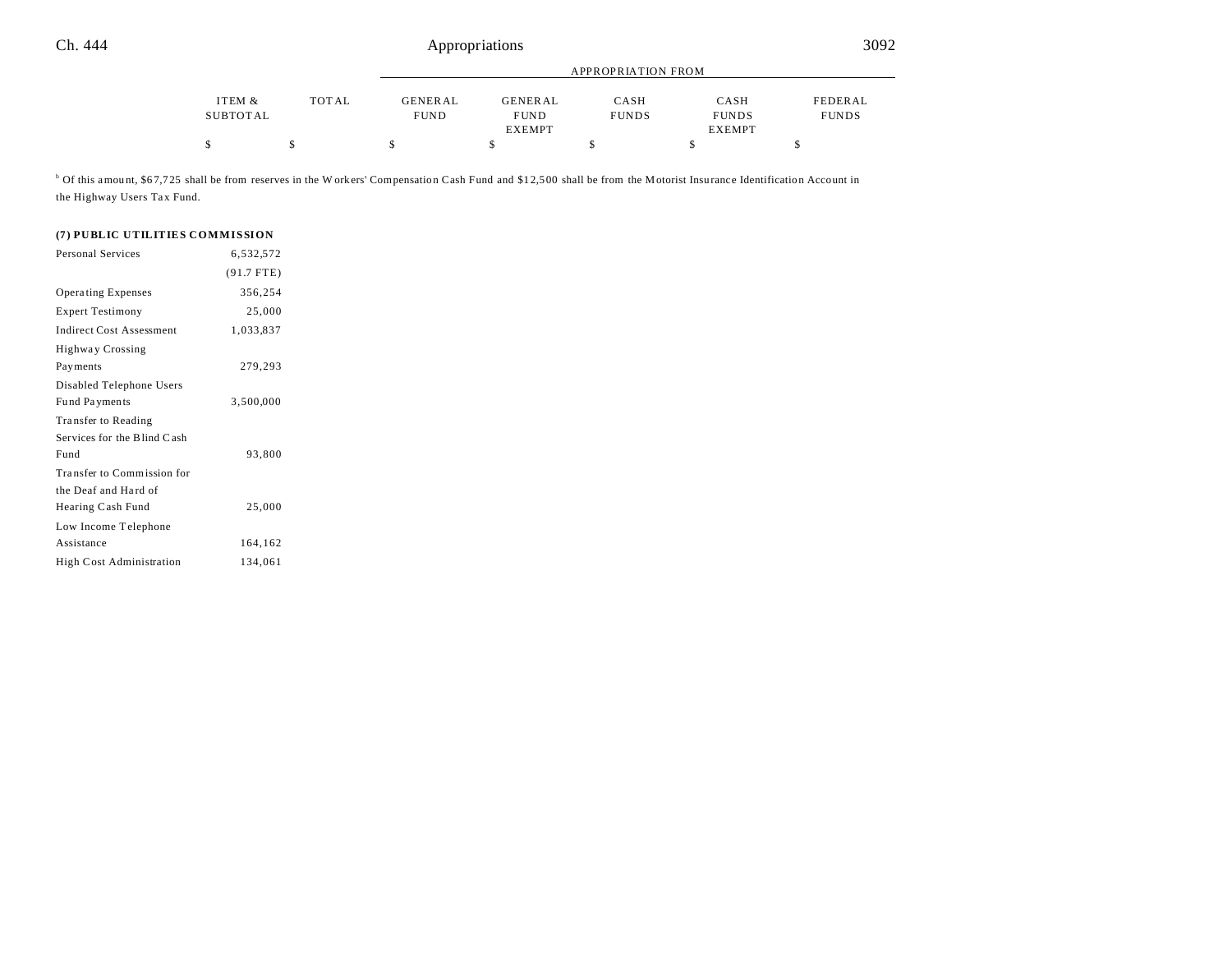| $(1.0$ FTE) |            |         |                      |                   |
|-------------|------------|---------|----------------------|-------------------|
|             | 12,143,979 | 240,000 | $11,546,375^{\circ}$ | $357,604^{\circ}$ |
|             |            |         |                      | $597,604^{\circ}$ |

<sup>a</sup> Of this amount, it is estimated that \$6,221,774 shall be from the Public Utilities Commission Fixed Utilities Fund, \$3,500,000 shall be from the Disabled Telephone Users Cash Fund, \$1,653 ,889 shall be from the Public Utilities Commission Motor Carrier Fund, \$1 23,6 25 shall be from the Low-Income Telephone Assistance Fund, \$39,293 shall be from interest earned on the Highway Crossing Protection Fund, and \$7,794 shall be from the Colorado High Cost Fund. Of this amount, \$3,500,000 is shown for purposes of complying with the limitation on state fiscal year spending imposed by Article X, Section 20 of the State Constitution. Such moneys are included for informational purposes as they are continuously appropriated by Section 40-17-104, C.R.S.

<sup>b</sup> Of this amount, it is estimated that \$190,800 shall be from reserves in the Disabled Telephone Users Cash Fund, \$126,267 shall be from reserves in the Colorado High Cost Administration Fund, and \$40,537 shall be from reserves in the Low-Income Telephone Assistance Fund. FUND, AND \$240,000 SHALL BE FROM RESERVES IN THE HIGHWAY CROSSING PROTECTION FUND.

### **(8) DIVISION OF REAL ESTATE**<sup>226</sup>

| Personal Services               | 2,278,693    |           |                        |
|---------------------------------|--------------|-----------|------------------------|
|                                 | $(37.0$ FTE) |           |                        |
| <b>Operating Expenses</b>       | 188,499      |           |                        |
| <b>Commission Meeting Costs</b> | 21,925       |           |                        |
| Hearings Pursuant to            |              |           |                        |
| Complaint                       | 4,427        |           |                        |
| Name Checks                     | 9,000        |           |                        |
| <b>Indirect Cost Assessment</b> | 412,643      |           |                        |
| Payments from the Real          |              |           |                        |
| <b>Estate Recovery Fund</b>     | 100,000      |           |                        |
|                                 |              | 3,015,187 | 3,015,187 <sup>a</sup> |

<sup>a</sup> Of this amount, \$2,915,187 shall be from the Division of Real Estate Cash Fund and \$100,000 shall be from the Real Estate Recovery Fund.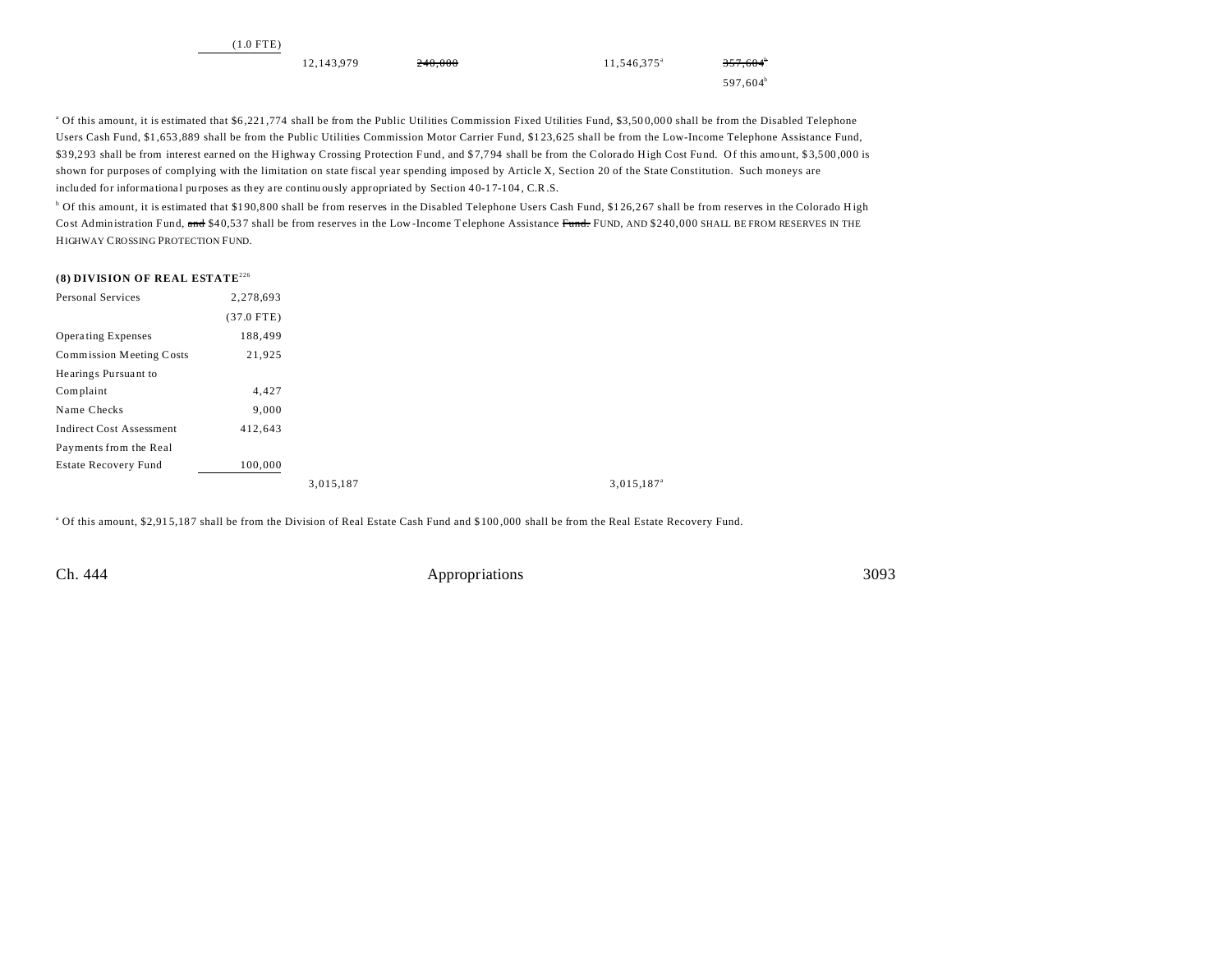|          |              |                 | APPROPRIATION FROM |              |               |              |  |  |
|----------|--------------|-----------------|--------------------|--------------|---------------|--------------|--|--|
|          |              |                 |                    |              |               |              |  |  |
| ITEM &   | <b>TOTAL</b> | <b>GENER AL</b> | GENERAL            | CASH         | CASH          | FEDERAL      |  |  |
| SUBTOTAL |              | <b>FUND</b>     | <b>FUND</b>        | <b>FUNDS</b> | <b>FUNDS</b>  | <b>FUNDS</b> |  |  |
|          |              |                 | EXEMPT             |              | <b>EXEMPT</b> |              |  |  |
|          |              |                 |                    |              |               |              |  |  |

### **(9) DIVISION OF REGISTRATIONS**

| Personal Services               | 8,553,990     |            |                         |                    |
|---------------------------------|---------------|------------|-------------------------|--------------------|
|                                 | $(151.4$ FTE) |            |                         |                    |
| <b>Operating Expenses</b>       | 1,310,657     |            |                         |                    |
| Centralized Licensing           |               |            |                         |                    |
| System - Annual License         | 175,000       |            |                         |                    |
| Hearings Pursuant to            |               |            |                         |                    |
| Complaint                       | 304,075       |            |                         |                    |
| Payments to Department of       |               |            |                         |                    |
| Health Care Policy and          |               |            |                         |                    |
| Financing                       | 12,844        |            |                         |                    |
| <b>Indirect Cost Assessment</b> | 3,529,847     |            |                         |                    |
|                                 |               | 13,886,413 | 11,761,088 <sup>a</sup> | $2,125,325(T)^{b}$ |

<sup>a</sup> This amount shall be from the Division of Registrations Cash Fund.

 $^{\circ}$  Of this amount, it is estimated that \$1,607,966 shall be from indirect cost recoveries, \$263,336 shall be from the Department of Public Health and Environment, and \$25 4,02 3 shall be from the Department of Health Care Policy and Financing.

### **(10) DIVISION OF SECURITIES**

| Personal Services | 1,481,793    |
|-------------------|--------------|
|                   | $(20.0$ FTE) |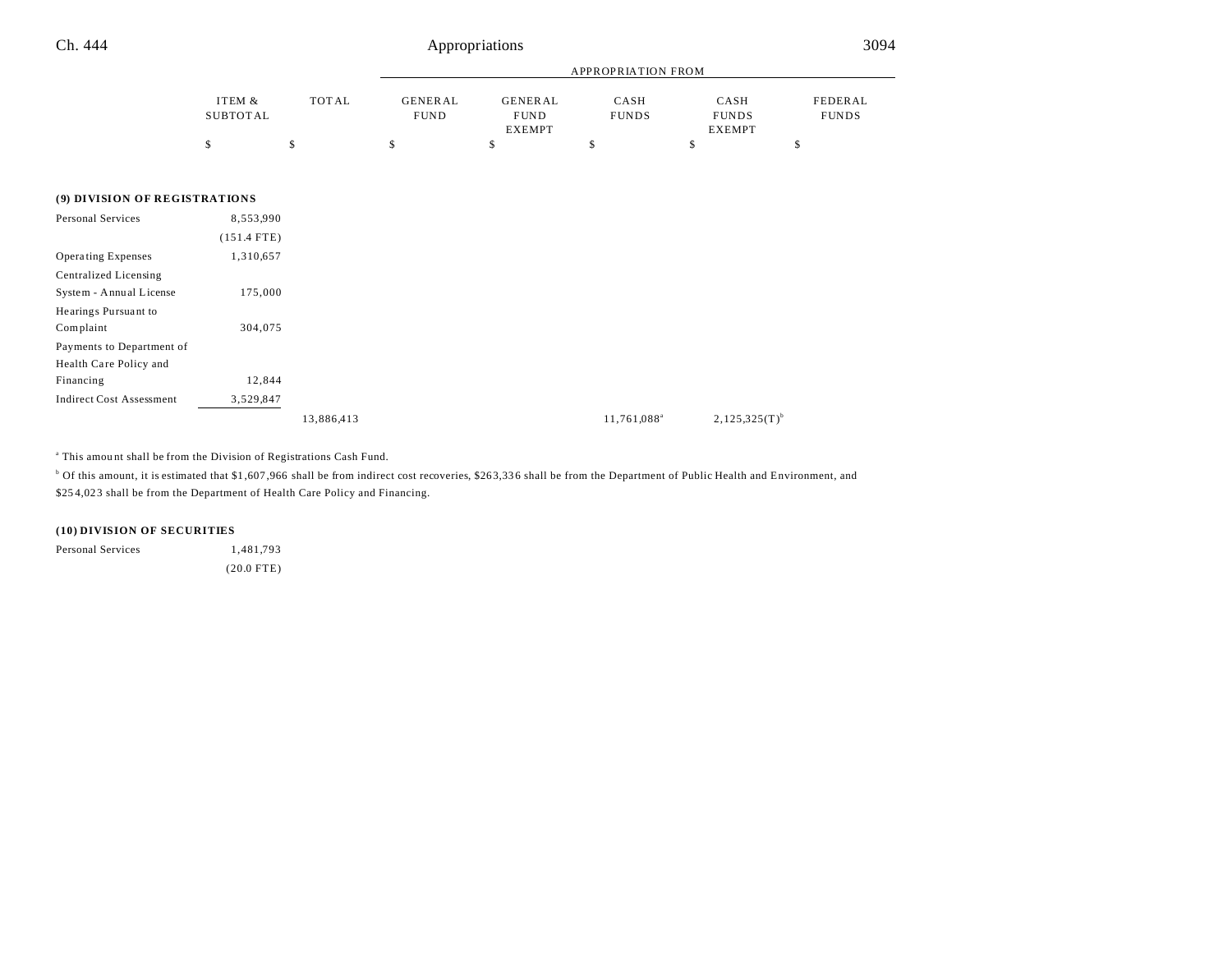| 45,439  |           |                        |
|---------|-----------|------------------------|
|         |           |                        |
| 19,594  |           |                        |
| 5,746   |           |                        |
|         |           |                        |
| 362,157 |           |                        |
| 223,050 |           |                        |
|         | 2,137,779 | 2,137,779 <sup>a</sup> |
|         |           |                        |

<sup>a</sup> This amount shall be from the Division of Securities Cash Fund.

### **TOTALS PART XVIII**

# **(REGULATORY**

| $AGENCIES$ <sup>5, 6</sup> | \$74,626,745 | \$2,069,137 | \$50.744.119 | \$20,897,022"              | \$916,467 |
|----------------------------|--------------|-------------|--------------|----------------------------|-----------|
|                            | \$76,339,201 | \$1,621,029 | \$50,144,092 | $$23.657.613$ <sup>a</sup> |           |

<sup>a</sup> Of this amount,  $\frac{$7,720,949}{$7,624,619}$  contains a (T) notation.

**FOOTNOTES** -- The following statements are referenced to the numbered footnotes throughout section 2.

5 (Governor lined through this provision. See L. 2002, p. 3034.)

6 All Departments, Totals -- The General Assembly requests that copies of all reports requested in other footnotes contained in this act be delivered to the Joint Budget Committee and the majority and minority leadership in each house of the General Assembly. Each principal department of the state shall produce its rules in an electronic format that is suitable for public access through electronic means. Such rules in such format shall be submitted to the Office of Legislative Legal Services for publishing on the Internet. It is the intent of the General Assembly that this be done within existing resources.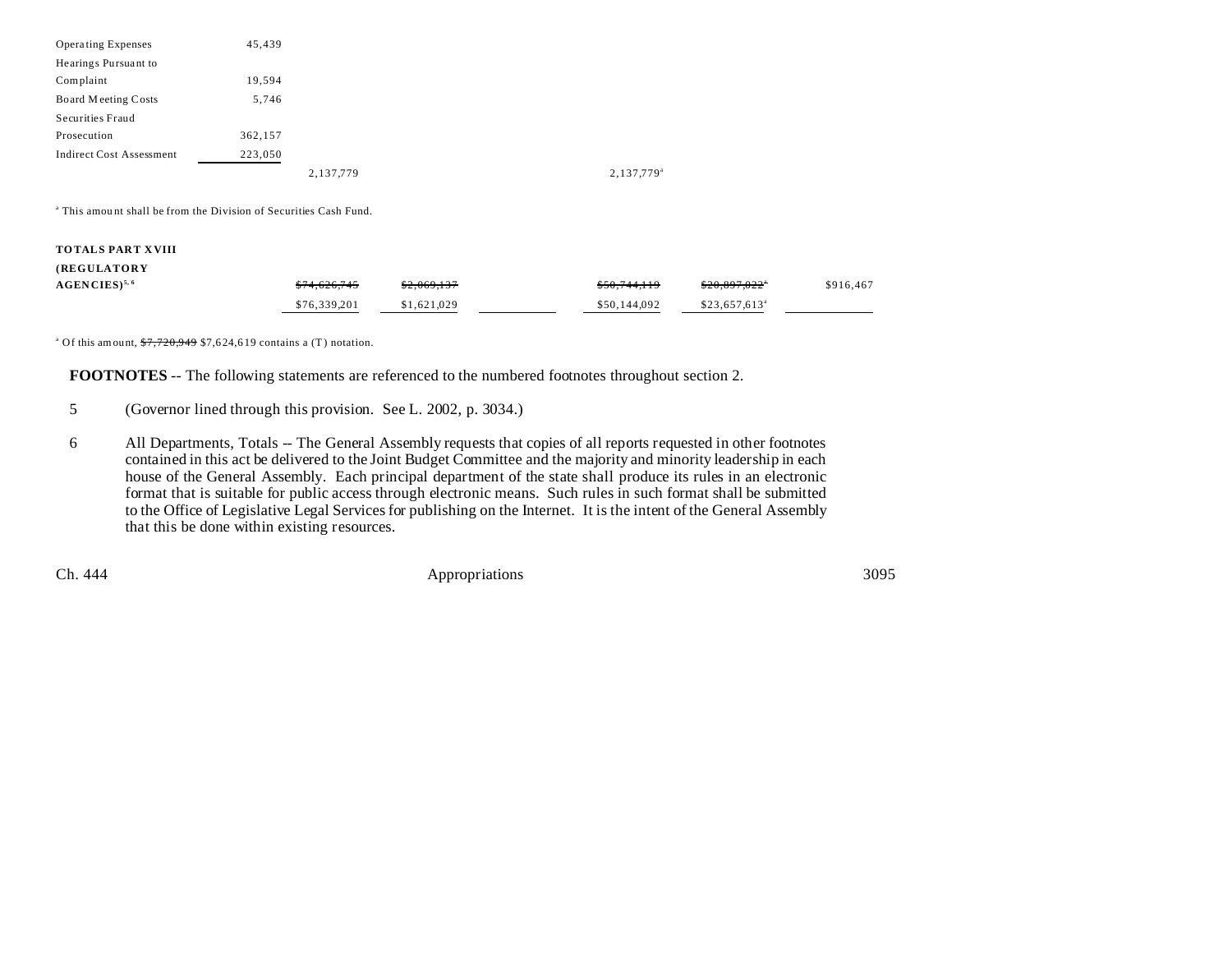- 223 Department of Regulatory Agencies, Executive Director's Office and Administrative Services -- The Department of Regulatory Agencies is requested by the General Assembly to conduct a review of the background check requirements for all professions it licenses and to submit a report of this review to the Joint Budget Committee by October 1, 2002. The report should include: the background check requirements for each profession; an explanation as to why the level of background check used is appropriate for each profession; a summary and discussion of the statutory language pertaining to these requirements; and recommendations for legislation to change statutes that need clarity, specificity, and/or language to comply with FBI fingerprint requirements, if necessary and applicable. It is the intent of the General Assembly that this report be compiled using existing resources.
- 224 Department of Regulatory Agencies, Executive Director's Office and Administrative Services, CoverColorado -- The CoverColorado Director's Office is requested by the General Assembly to provide a report to the Joint Budget Committee on July 1, 2002 and on January 1, 2003 that updates the enrollment, revenue, expenditure, and fund balance projections for the program. These projections should include anticipated enrollment numbers and fund balance for June 30, 2003, June 30, 2004, and June 30, 2005. The January 1, 2003 report should also provide details on how the program is implementing the recommendations outlined in the July 2000 State Auditor's report on the program.
- 225 Department of Regulatory Agencies, Office of Consumer Counsel -- The Office is requested to report to the Joint Budget Committee by October 1, 2002 on the effects of the reallocation of resources in the Office. The report should include a comparison of the number of cases before the PUC in which the Office represented consumer interests, and the outcome of those cases, for the three most recent fiscal years.
- 226 Department of Regulatory Agencies, Division of Real Estate -- The Division of Real Estate is requested to report to the Joint Budget Committee by October 1, 2002 on ways the Judicial Department's name check system could be made more effective for the Division. Specifically, the Division should investigate and discuss: obtaining social security numbers from name checks; submitting the names of all licensees for annual name checks; "flagging" name checks to alert the Division that the individual went to court in the subsequent year (both for applicants and current licensees); other methods for making the name check system more effective; and the